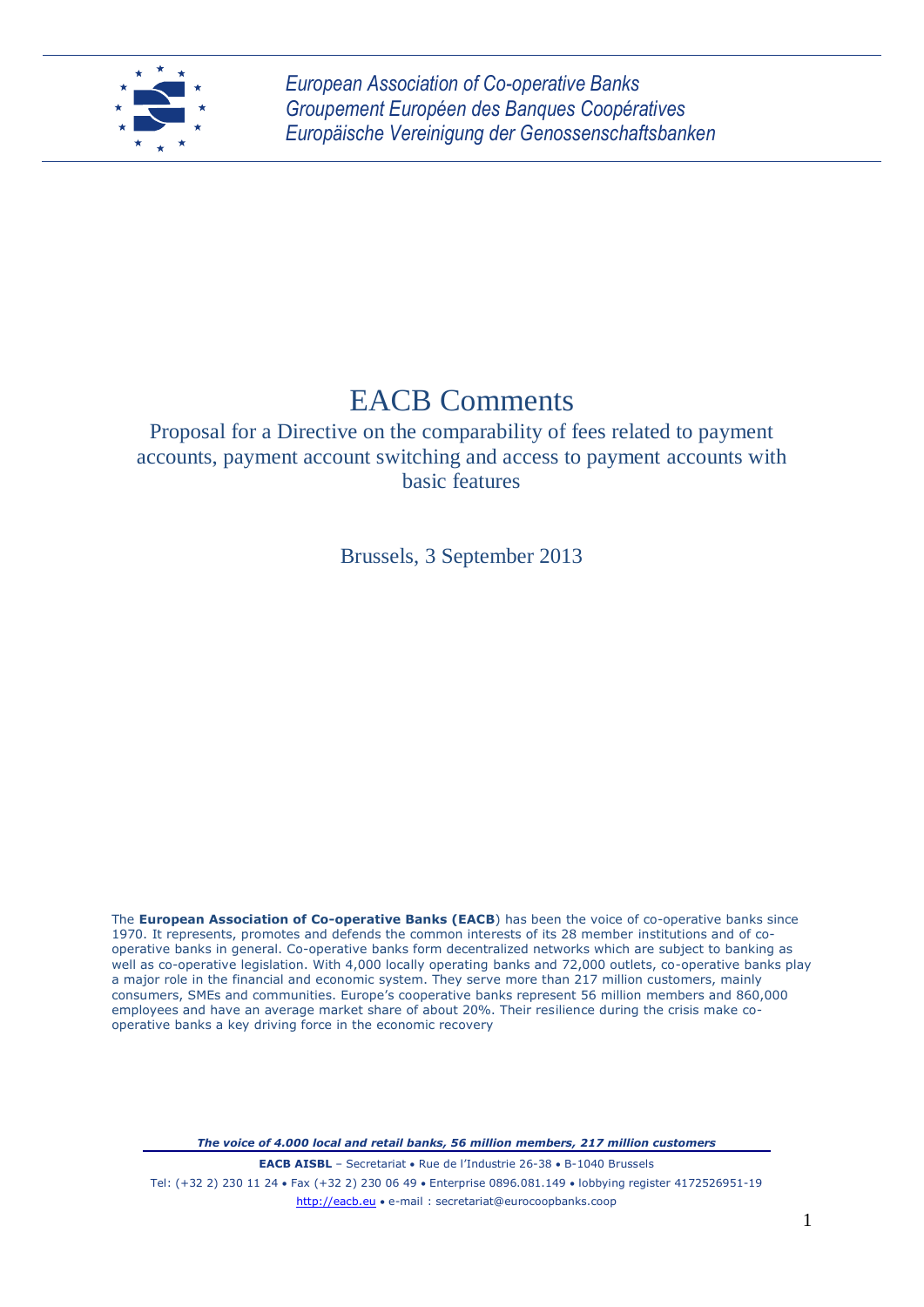

*European Association of Co-operative Banks Groupement Européen des Banques Coopératives Europäische Vereinigung der Genossenschaftsbanken*

# *Table of Contents*

|                                                                                                                        | Page no. |
|------------------------------------------------------------------------------------------------------------------------|----------|
| Co-operative banks' general view on financial inclusion, customer mobility and fee<br>transparency and - comparability |          |
| Co-operative banks' view on problems identified versus solutions proposed                                              |          |
| A clarification on the proposal as a whole                                                                             |          |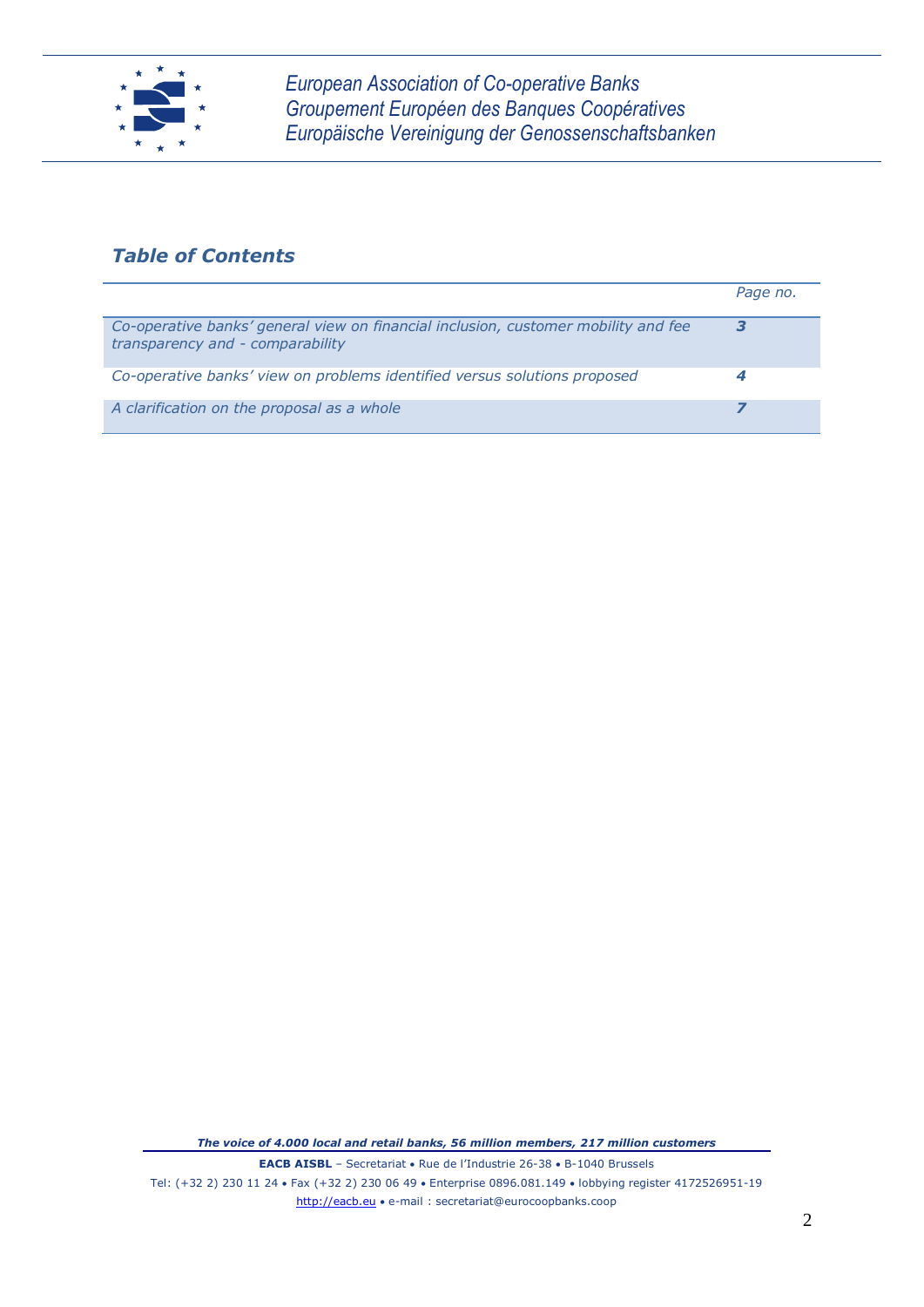

<u>.</u>

Brussels, 03/09/2013 B4/MVB/ACP/EGB

#### **EACB position on the Proposal for a Directive of the European Parliament and of the Council on the Comparability of Fees related to Payment Accounts, Payment Account switching and Access to Payment Accounts with basic features "Payment Accounts Directive"**

*Following the Commission's publication of a proposal for a Directive on Payment Accounts (fees, switching and access) the 8th of May, the European Association of Cooperative Banks (EACB) has made a general analysis of the proposal. You will find it in the below sections.*

**EACB's General comments and analysis of the proposal**

# **I. Co-operative banks' general view on financial inclusion, customer mobility and fee transparency and - comparability**

The European Association of Co-operative Banks (EACB) appreciates the Commission's initiative that aims to enable citizens to participate actively in the single market, enhance transparency and comparability of payment account fees and make switching payment accounts easier. In particular, and with a reference to recital 28 of the proposal on minimising the risk for consumers to become financially excluded, the European Association of Co-operative Banks (EACB) would like to emphasise that co-operative banks attach great importance to financial inclusion.

Indeed, co-operative banks have long experience of welcoming all types of clients and financial inclusion is embedded in their co-operative values.

First of all, their specific business model allows people who do not have access to a commercialbased offer for financial services to unite their forces in a co-operative society and mutually help each other. Also the 2011 European Parliament Report on *Basic Banking Service<sup>1</sup>* recognised cooperative banks as socially-oriented financial service providers.

Secondly, through their geographical presence in areas that tend not to be considered as profitable by commercial banks they enable the very access to the financial system.

The EACB is of the view that all EU legal residents should have the possibility to access payment accounts in the Member State where they reside or with which they have a relevant link (be it for studies, work). It would like to underline, however, that in the context of the discussion on access to payment accounts, a fundamental distinction must be made between customers for whom solutions are already available without further need for legislative intervention (which is the case for by far the most customers), and those who do – for various reasons -not have access to or use payment accounts.

With regard to the switching-chapter of the proposal, the EACB would like to underline that cooperative banks tend to have long term relationships with their customers. Indeed it is long term relationships that build trust and knowledge about the client and allows for a better servicing of the client needs. More-over clients of co-operative banks can become members of their banks thereby taking a stake in and obtaining a say in the policy of the banks. In addition, co-operative banks often operate at local and regional level with few clients requesting to switch an account cross border. If they do move cross border, they tend to open a new account abroad and then closing down the old one after a while. This being the case, cooperative banks – while not preventing consumers from switching, mobility or multi-banking and even having contributed to

<sup>1</sup> http://www.europarl.europa.eu/document/activities/cont/201111/20111118ATT31909/20111118ATT31909EN. pdf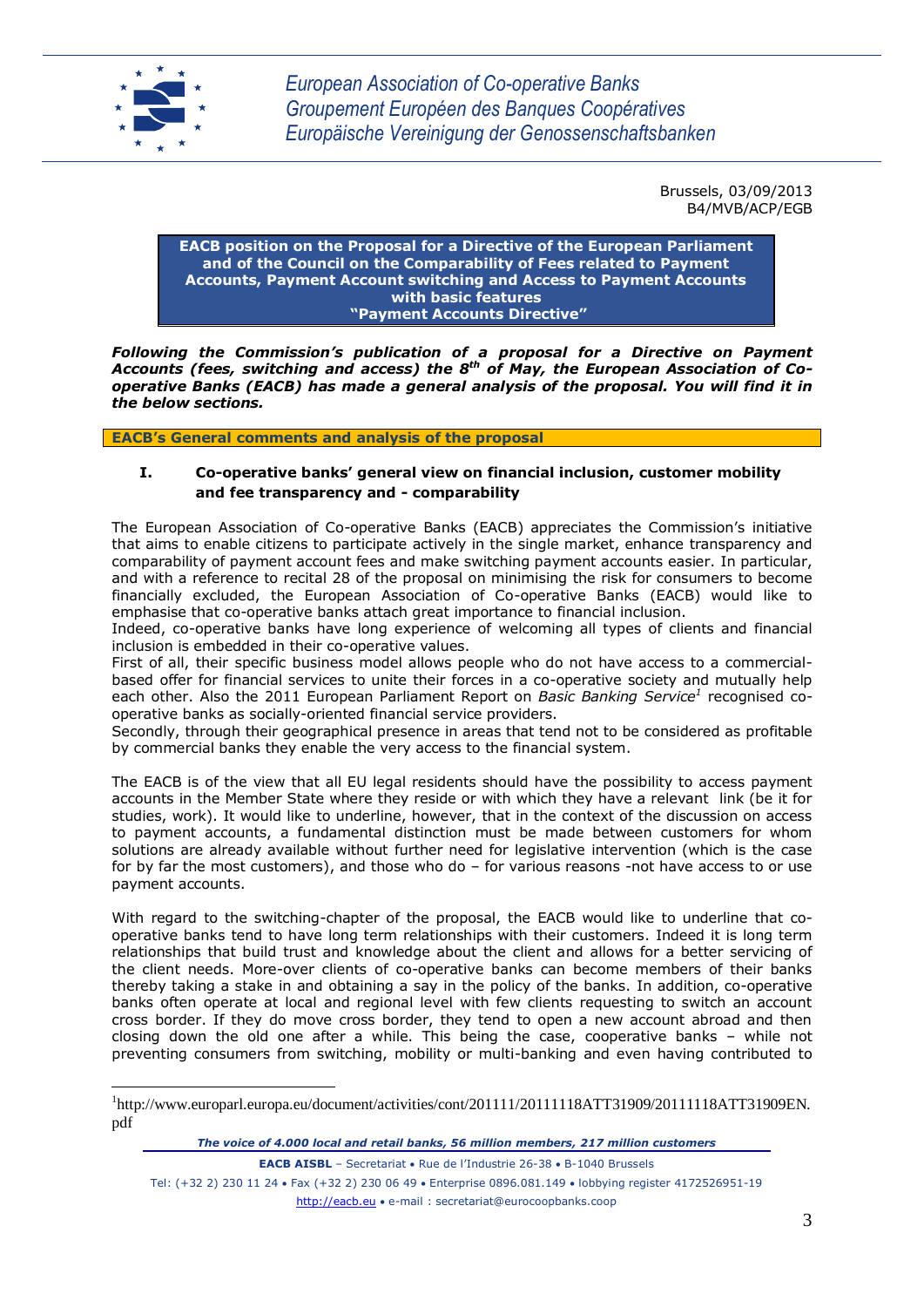

and implemented the  $EBIC<sup>2</sup>$  Common Principles for Bank Account Switching, do not see the need for, in particular, cross-border switching as being relevant.

Finally, as regards the fee transparency chapter, the EACB would like to express regret to the fact that there is so little attention for other aspects of the bank customer relationship. Indeed, the comparison exercise only considers the fee for the payment services offered. No value is attached to for example the availability of branch networks or numbers of ATMs offered by different banks. We consider that the result of such limited exercise is that the consumer will still not be provided with a good picture of the offer of the one or the other bank and oversimplifies the payment account offering to a pure price issue.

### **II. Co-operative banks' view on problems identified versus solutions proposed**

EACB has carefully reviewed the proposal as well as its accompanying documentation. Despite its support of what the proposal aims to achieve, it would like to make a number of comments with regard to the various solutions proposed by the directive to overcome the problems identified.

#### **Access to a basic payment account**

- When looking at the broader picture, the World Bank's data<sup>3</sup> show that in the majority of Member States, more than 90% of consumers have a payment account. Also, from the 56 million EU citizens who do not have a payment account, 3 million are considered "mobile consumers" (moving cross-border) whereas the vast majority of 53 million EU citizens were considered "vulnerable consumers" (*citizens with few economic resources victims of poverty and social exclusion)*. Having said that, those 53 million are not at all evenly spread across Member States. From 55% of the national population being unbanked in some countries, to 1% in others. This being the case, EACB believes that the problem of the "vulnerable customers" would be best served by measures taken at national level as this would allow tackling the specific problems that explain the differences between the number of unbanked people between Member States as opposed to taking a generalised approach across all Member States
- In this context, the choice of the legal instrument is an important one and EACB would like to outline the value that can be brought by a serious implementation of the Commission Recommendation 2011/442/EU which targets country specific approaches. The approach of the Recommendation, contrary to the proposed Directive, will allow those Member States with a large amount of unbanked people to take the measures they need whilst at the same time not overburdening for example the countries which only need to take specific measures to close the last mile.
- Secondly, there does not seem to exist a cross-border problem as identified by the Commission on page 4 of its proposal Directive, being: "eliminate discrimination based on residency with respect to payment accounts". For example, "residence criteria" have been hardly used to refuse EU consumers to open a payment account. Indeed, according to the Global Findex database of April 2012, in 22 of the 27 Member States this is not an issue at all: the percentage of EU consumers who tried to open a bank account but were refused because they were non-residents was 0%.

1

<sup>2</sup> European Banking Industry Committee

<sup>&</sup>lt;sup>3</sup>Measuring Financial Inclusion- Global Findex Database of April 2012 (p.51) [http://wwwwds.worldbank.org/external/default/WDSContentServer/IW3P/IB/2012/04/19/000158349\\_20120419](http://wwwwds.worldbank.org/external/default/WDSContentServer/IW3P/IB/2012/04/19/000158349_20120419083611/Rendered/PDF/WPS6025.pdf) [083611/Rendered/PDF/WPS6025.pdf](http://wwwwds.worldbank.org/external/default/WDSContentServer/IW3P/IB/2012/04/19/000158349_20120419083611/Rendered/PDF/WPS6025.pdf)

*The voice of 4.000 local and retail banks, 56 million members, 217 million customers*

**EACB AISBL** – Secretariat • Rue de l'Industrie 26-38 • B-1040 Brussels

Tel: (+32 2) 230 11 24 Fax (+32 2) 230 06 49 Enterprise 0896.081.149 lobbying register 4172526951-19 http://eacb.eu e-mail : secretariat@eurocoopbanks.coop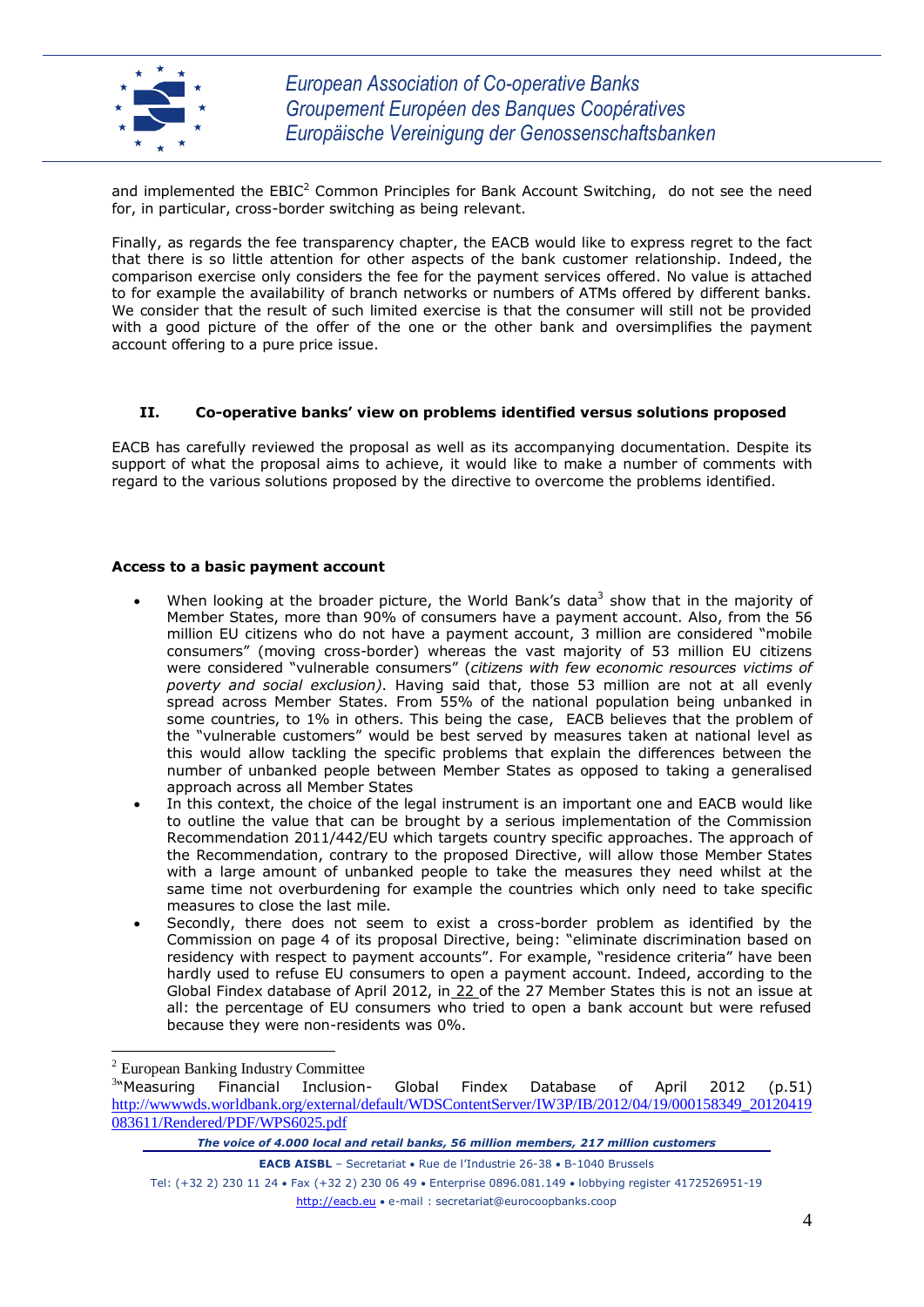

- As concerns the problem of migrant workers and students, EACB recognises that they have the tendency to want to open an account in the country where they want to work/study and sometimes experience difficulties mainly because of PSPs' legally mandatory customer identification checks. When looking at the numbers, however, the European Commission survey $4$  on Erasmus and exchange students across Member States revealed that only 1.9% of the group of students who took part in the consultation indicated that they had been unable to open an account because they were non-residents. Indeed, the numbers do not seem to indicate that there is something that currently prevents students and migrant workers from opening a payment account.
- In the Euro-area, the problems of 1.9 % of surveyed students that did have a problem will be taken away by Regulation 260/2012 (SEPA Regulation) which:
	- makes it possible to manage your payment needs in euro from one single account, no matter which Member State you are in
	- obliges payees (such as landlords and electricity companies) and payers (authorities paying out grants or social benefits) to accept euro payments from/to accounts in any Member State
- In addition, should there nevertheless still be problems relating to customer identification, EACB feels that they would be better addressed in the presently on-going review of Directive 2005/60/EC on Money Laundering and Terrorist Financing. In this context, we would like to refer to the EBIC position paper on the proposal for a  $4<sup>th</sup>$  Anti-Money Laundering Directive, where the banking industry calls for a non-exhaustive list of EU-wide recognised identity documents to be developed at European level.

In conclusion, although the EACB is supportive of what the proposal aims to achieve, it questions the need to intervene at EU level, in particular when looking at the figures at hand.

### **Switching**

1

The EACB notes that the Commission has used some basic elements of the EBIC Common Principles on Bank Account Switching in the current proposal. Although criticised sometimes as not being sufficient, this would seem to confirm that the initial self regulatory approach taken by the industry was the right one. Having said that, we would have appreciated being given more time to make the self regulatory code a success. As it stands, EACB would have a few comments on the specific wording proposed in the directive but would most of all, like to express its concern with regard to the introduction of the cross-border switching service.

- As explained also under chapter 1, co-operative banks do not oppose measures to facilitate switching – and indeed implement the self regulatory industry code: the EBIC Common Principles for Bank Account Switching – but they do not see the need for in particular cross border switching as being relevant.
- Looking at Eurobarometer research<sup>5</sup>, it seems that no figures have demonstrated a convincing need for such service. In fact, the Special Eurobarometer 373, Retail Financial Services- report published by the European Commission in 2012 demonstrated that 85% of European current account holders have not tried to switch as they do not need to because they are satisfied with their bank while 7% say they switched and it was easy and 3% say they have not tried to switch as it is too difficult. Just 1 % switched and found it difficult, and 1 % tried to switch but gave up. It also has to be stressed that for those customers who do want to take their financial services to another country, other solutions exist:

<sup>4</sup>European Commission, Impact Assessment proposal Directive Payment Accounts (p.110) http://ec.europa.eu/internal\_market/finservices-retail/docs/inclusion/20130508-impact-assessment\_en.pdf 5 Special Eurobarometer on Retail Financial Services, 2012 http://ec.europa.eu/internal\_market/finservicesretail/docs/policy/eb\_special\_373-report\_en.pdf

*The voice of 4.000 local and retail banks, 56 million members, 217 million customers*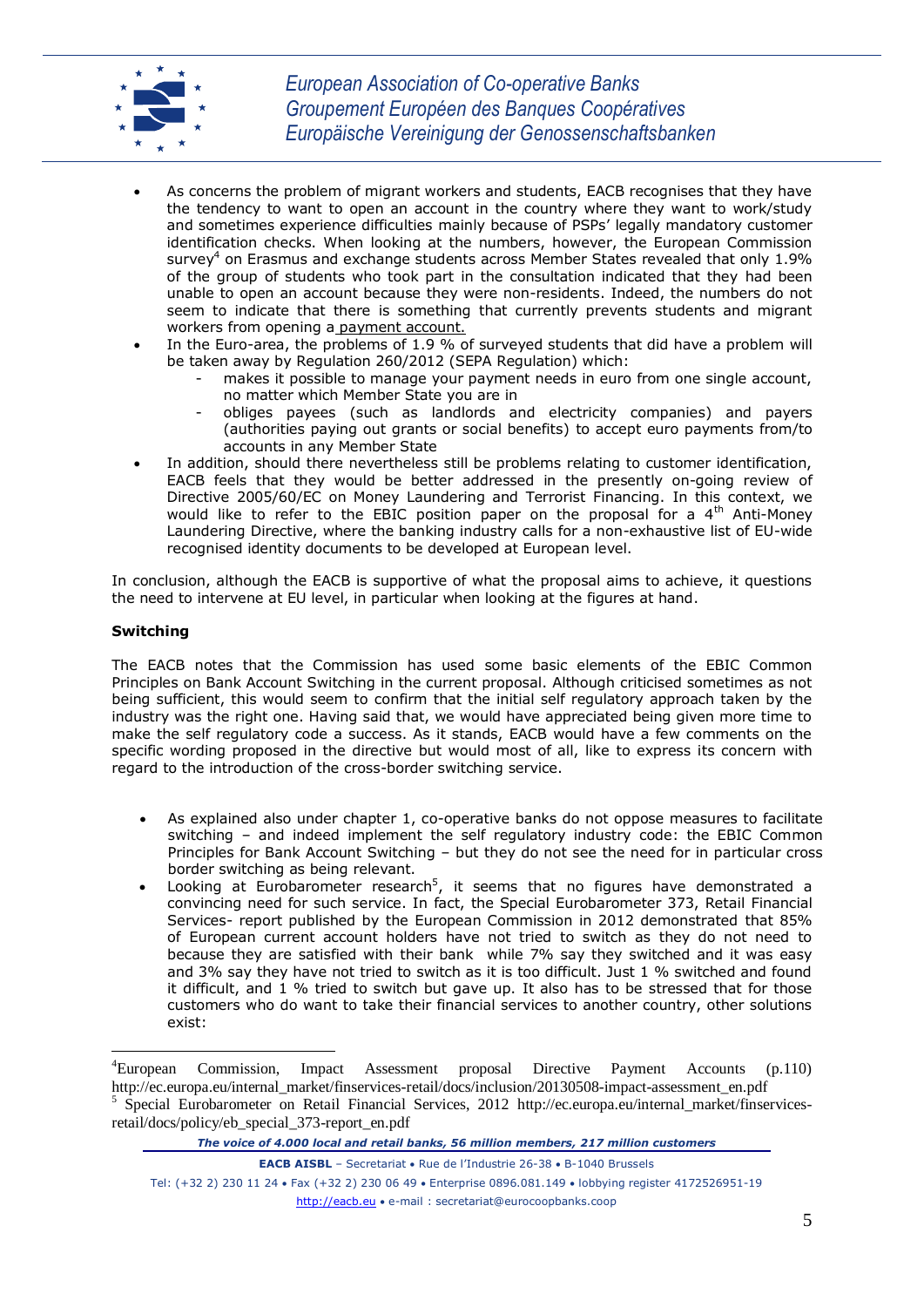

- $\circ$  Regulation 260/2012 will implement as of 1 February 2014 several rules:
	- making it possible to manage your payment needs in euro from one single account, no matter which Member State you are in
	- obliging payees (such as landlords and electricity companies) and payers (authorities paying out grants or social benefits) to accept euro payments from/to accounts in any Member States
- For those customer moving between a euro country and a non-euro country, multi banking is a very commonly used practice whereby customers open an new account abroad and at the same time maintain their old account, or only close it if – after a while – all their obligations with local providers have been ended. In any case, switching in particular a Direct Debit from a non-euro country to a euro country or vice-versa is not possible as the standards and legal requirements are different (as per Regulation 260/2012).
- It is expected that the costs that have to be borne to set up a cross-border switching service (adjusting for language and exchange rate in case of different currencies, educating the staff in the branches, updating IT systems, compensate for different standards between euro and non-euro zone) largely outweigh the benefits that such switching would bring about. Both in terms of proportionality (no proven demand, hence no expectations of achieving the internal market aims) and subsidiarity (subsequently, no added value of regulating at EU level) the cross-border element of the switching service seems hard to justify.

In conclusion, EACB is afraid that the proposed measures – while being very heavy in terms of implementation costs, will only serve a very, very small part of the EU citizens, which – in addition – could make use of alternative solutions such as multi-banking (be it temporarily or not). It would like to urge the regulatory to take the cross border provision out of the present text and revisit the question, 5 years after the SEPA implementation has come into place.

#### **Fees**

- The EACB wants to remind that the Directive 2007/64/EC ("Payment Services Directive") was meant as a tool to improve fee transparency for payment accounts thereby increasing competition. In this context, it introduced quite a number of transparency requirements as regards fees. This Directive is presently under review. It is not clear to EACB why the review of PSD is not used to address the issues under consideration.
- Also, EACB would like to stress that payment habits are still quite different between Member States as a result of historically grown patterns. The PSD approach allows incorporation of such difference whereas the listing process described in the present proposal (first: development of lists at national level, then: collection and determination of EU standardised terms, finally: re-integration of EU-standardised terms in national lists) will make this difficult. In any case, the described listing process will by nature result in different lists per Member State. Adding the dimension of differences in language, there remains little ground for comparison. Indeed, it is questionable whether this process will lead to a greater level of comparability for the consumer.
- The terminology standardisation process implies important administrative costs without delivering real benefit. What is more worrisome, however, is that the standardisation process could have as negative and unintended consequence an impoverishment/ innovation stop of the payment services offer for the consumer, precisely because the services could be limited to the pre-determined terminology.
- Finally, we object to the Commission statement that "the actual switching of accounts can only take place once the consumer has made a choice of product, based on transparent and easy to understand fee information". Indeed, such statement encourages the consumers to look at price only when considering his payment account whereas cooperative banks have other values to offer (such as proximity, membership) and even the